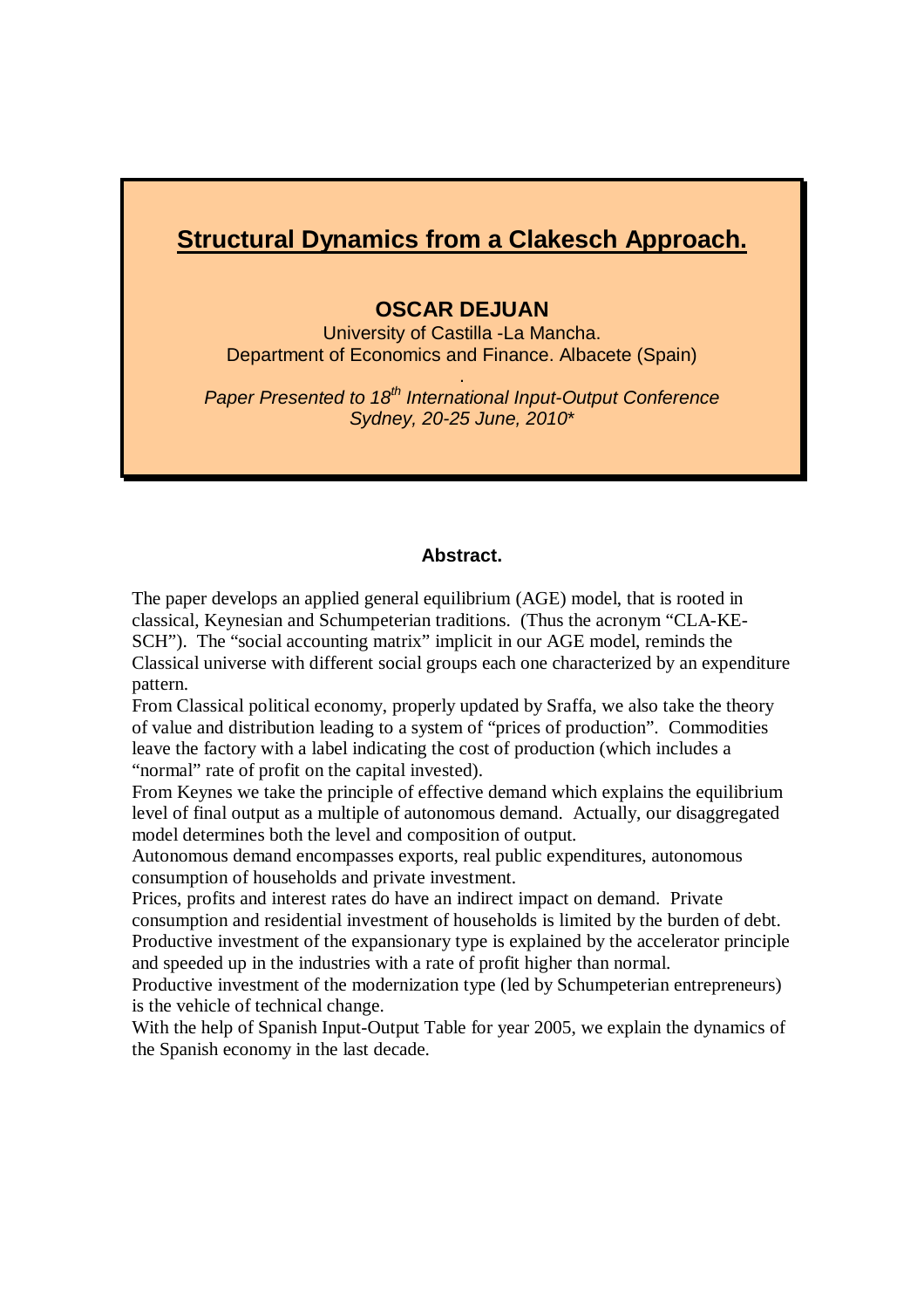# **1. Introduction.**

This paper lays the foundations for a dynamic and computable "applied general equilibrium model" (AGE) that is useful for policy evaluation and growth analysis. It is rooted in Classical, Keynesian and Schumpeterian traditions ("Cla-ke-sch", for short). The link of these streams of economic though in a logical and useful model is the main goal of the paper.

Classical Political Economy was concerned with the analysis of the processes of production, distribution, consumption and accumulation, that bring about economic growth. The social accounting matrix of *section 2* is a fair reflection of this scheme, where distribution (and redistribution) of income plays a crucial role. We add financial flows and stocks, that, according to postKeynesian, does influence aggregate demand.

Our AGE model aims to explain one of the possible systems of prices and quantities embedded in social accounting matrices (SAM) and input-output tables (IOT), describing an economy during a given period. Reading the first block vertically we get Sraffian prices of production that can also be expressed as Post-Keynesian administered prices (*section 3)*. Reading horizontally we obtain the level and composition of output as a multiple of autonomous demand (*section 4*).

Essentially this is Keynes's principle of effective demand rewritten as a fully disaggregated multiplier-accelerator mechanism. The bulk of household consumption is a constant portion of disposable income, so it can be endogeneized and introduced into the multiplier mechanism. A significant part of productive investment undertaken by firms (the so called "expansionary investment") can also be endogeneized and introduced into the "super-multiplier". Alternatively we can use the accelerator as an "ad hoc" procedure to determine expansionary investment and introduce it into the "multiplicand".

Proper autonomous demand consists in modernization investment by firms, residential investment by households, real public expenditures and exports (*section 5*). The driving force of the most dynamic economies lies in modernization investment, i.e. the introduction of new products and new methods of production by "schumpeterian" innovative entrepreneurs. Residential investment has been the main engine of growth in advanced countries during the last boom (1996-2007). Emergent economies have based their growth on exports to the developed world.

# **2. A social accounting matrix for a growing economy.**

A SAM reflects the transactions between activities, factors and institutions. The advantage of a SAM over national accounts and IOT, is that it takes into account a variety of institutions, and presents, in full detail, not only production activities but also distribution, redistribution and final expenditure. The basic design of a SAM proposed by the United Nations Statistics Division (1993) fits our main purpose perfectly, i.e. the analysis of a growing economy. *Table 1* illustrates the SAM from which our theoretical and empirical analysis will be derived. *Table 2* shows the stocks of productive factors and financial assets that set the basis for the economy and may influence their current behaviour.

> *Table 1 Table 2*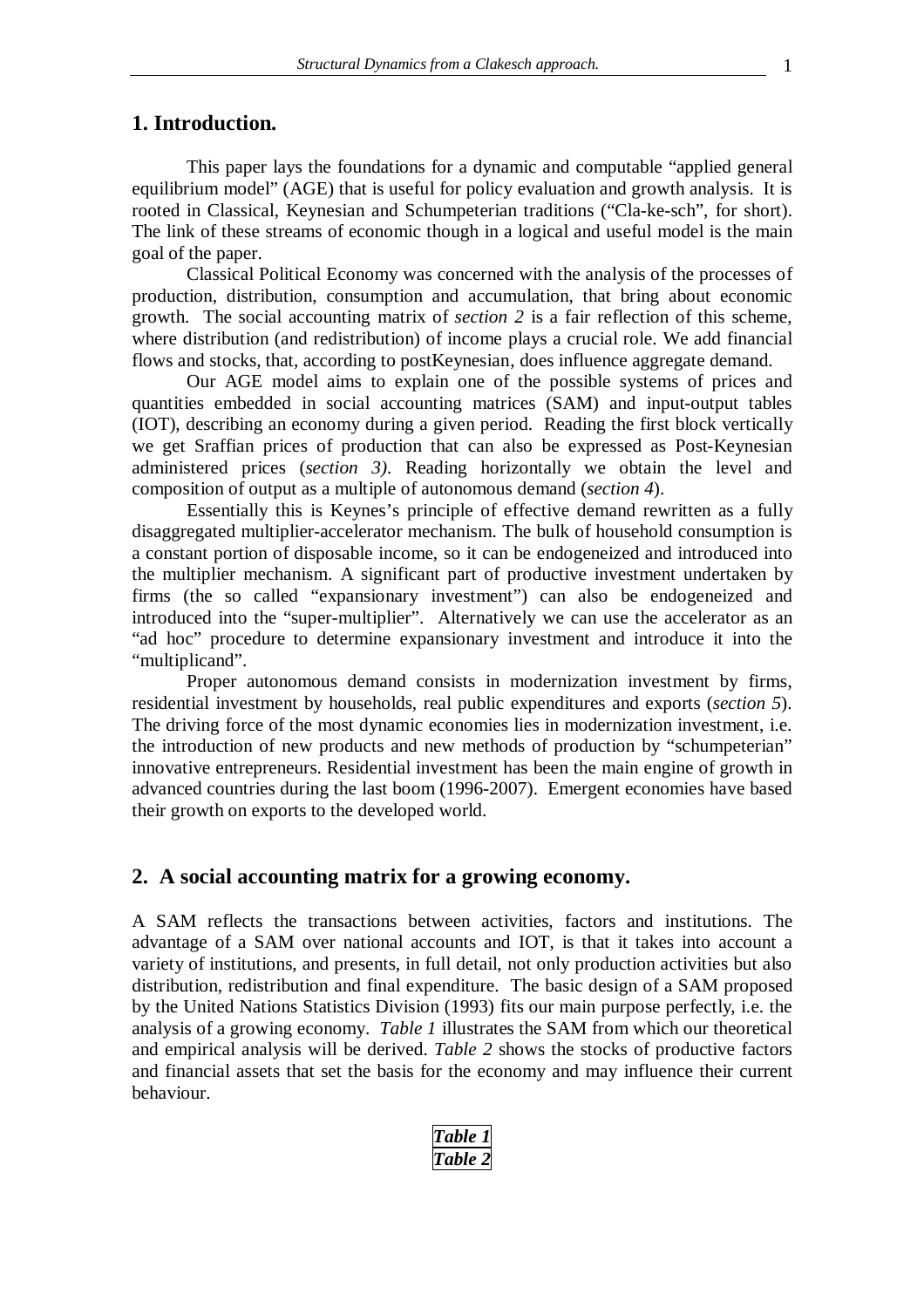from the table. All the flows are evaluated at basic prices.

Our starting point is a symmetrical input-output table, where *n* homogeneous *industries* represented in each column are producing *n* goods (or basket of goods) represented in the rows.<sup>1</sup> Joint production is possible but has already been removed

The value added in the production process is divided into wages and profits (operating surplus) and assigned to the *factors of production*: *labour* and *capital*. In the *satellite accounts* that may accompany the SAM (see *table 2*), it would be fitting to gather information about different types of labour and different capital goods. The fact that such information is not generally available is no excuse for ignoring it, but highlights the necessity of making it readily available.

Among the *institutions* we include households (H), Government (G), nonfinancial corporations or "enterprises" (E), financial institutions (F) and the rest of the world (RW). Each of them can be disaggregated according to the particular interests of the researcher. For our purposes it is useful to separate *households* according to the main source of income or to the level of income. H1 would stand for non-qualified labour; H2 for qualified labour; H3 for managers; H4 for pensioners, and so on. *Enterprises* could be separated by size (small, medium and big); by nationality (local, national or multinational) or by industries (*1* to *n*). The last classification facilitates the analysis of accumulation, but may be too detailed.<sup>2</sup>

The flows among industries, factors of production and institutions are classified in five accounts.

- a. *Inputs and outputs: the production account*. The traditional input-output table is included in the first block of rows and columns of *table 1*. The rows register the proceeds from the sale of outputs; the columns, the expenditure derived from the purchase of inputs. 'Value added' (**VA**), i.e. the payment of primary incomes to the factors of production, sets the balance.
- b. *Income and consumption: the current account*. This is divided into two subsets (blocks 2 and 3 of *table 1*). Rows in the second block show the *primary distribution of* income into wages and profits (operating surplus). A vertical reading shows the allocation of VA among institutions: (1) The bulk of wages goes to households; (2) A portion of wages and profits go to government as "social security contributions"; (3) A portion of wages and profits (depending on the outstanding debt of households and enterprises) goes to the financial sector; (4) A portion of the operating surplus is retained in corporations as "reserves"  $(S_e)$ ; (5) The rest profits is distributed to households as "property incomes" (R). Taxes on income, current transfers and other redistributive flows are deal in the cross of the third block A horizontal reading of the third block, after redistribution has taken place, gives information about the disposable income of institutions  $(Y_d)$ . Reading the third

 $\overline{a}$ 

<sup>&</sup>lt;sup>1</sup> In the UN National Accounts Manual (1993) it corresponds to a square "commodity by industry table". Each good is produced exclusively by a specific industry, although such industries may produce other related goods. Industry *j*, for instance, would produce "textiles and shoes" in a given proportion that should be kept constant throughout this analysis.

<sup>&</sup>lt;sup>2</sup> Some institutions may develop a specific activity. Governments provides social services; financial institutions provide financial services, and so on. As providers of services the activity of these institutions is attached to a concrete industry.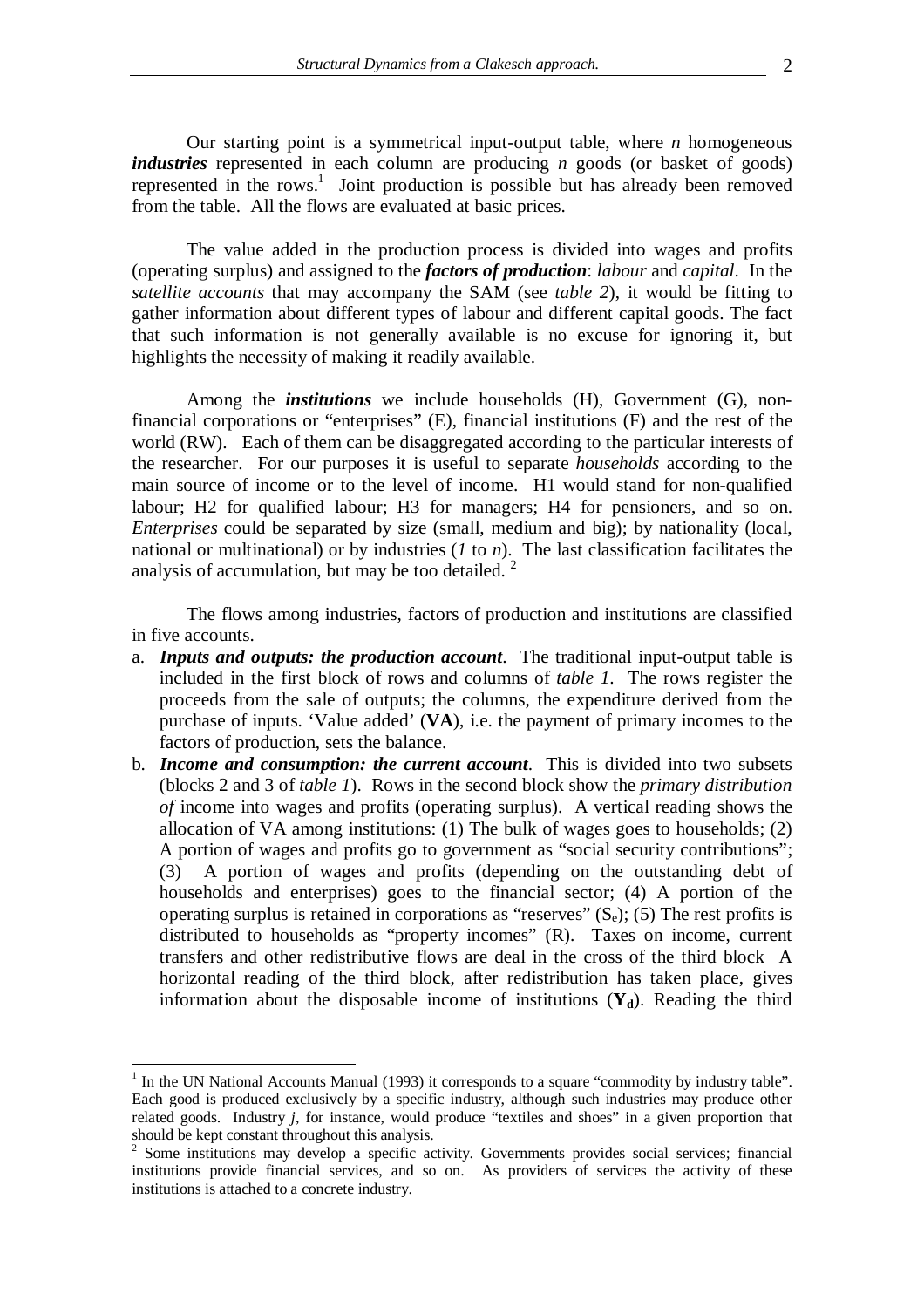block vertically we observe the use of disposable income between final consumption (**C**) and savings (**S**).

- c. *Accumulation and the capital account*. Savings plus capital transfers (**Tk**) allow institutions to finance their investments in the variety of capital goods gathered in the first horizontal block of the SAM (**I)***.* Investment feeds the capital stocks (**K**) that we can trace in *table 2.*
- d. *Flows of finance: the financial account*. The last block of our SAM (that goes beyond the traditional ones) informs about the flows of funds (**FF**) from creditors to debtors. The financial account among agents may be displayed to see the type of assets they use: deposits and other liquid assets called "money"; bank loans; obligations, equity. For our purposes it would be useful to have a sheet of outstanding financial assets at the beginning of the period (*table 2*). The stock-flow consistent models have opened way in this direction. (Godley, 2007).

# **3. The price system in a capitalist economy.**

Competition, in the long run, forces firms to introduce the best available techniques, to use capacity at the optimal level and to adjust prices to production costs (which include a normal and general profit rate on the value of capital invested). Sraffa (1960), following the Classical-Marxian tradition, built a system of equations leading to such prices. He proved that, given the technology available and one of the distributive variables (let's say the "real wage"), we obtain a unique vector of relative prices (in terms of a chosen numeraire) and the other distributive variable (the general rate of profit). For an in-depth analysis of the classical theory of prices see Shefold (1997) and Kurz & Salvadori (1998)

Before expounding the price equations let us comment on what is already 'given', i.e. on technology and distribution.

#### **A) Technology.**

Our production functions are taken directly from the first vertical block of the SAM that corresponds to the columns of a symmetrical input-output table (IOT), as we have already explained. They are Leontief's production functions with fixed technical coefficients. Entrepreneurs are free to choose among different techniques, but, once the choice has been made, they cannot combine inputs and factors of production at will. Constant returns to scale are also assumed. In the short run, however, entrepreneurs may change the degree of capacity utilization (the "capital / output" ratio) in an attempt to adjust to demand fluctuations. But using capital more hours a day implies hiring extra labour, so the degree of mechanization (the "capital / labour" ratio) remains constant.

Technology is materialized in the following sets of data.

(a) A matrix of technical coefficients:  $A = \Lambda \cdot \hat{q}^{-1}$ , A being a square matrix for intermediate consumptions or inter-industry transactions and *q* the (column) vector of the total value produced in each industry. The result is a square matrix n·n, *n* being the number of homogeneous industries. We should separate domestic from imported intermediate tables  $(A_d, A_m)$  and compute two different matrices of technical coefficients  $(A_d, A_m)$ . Let  $\hat{\theta}$  be a diagonal matrix indicating the percentage of each good that is imported. These percentages reflect price elasticity of imports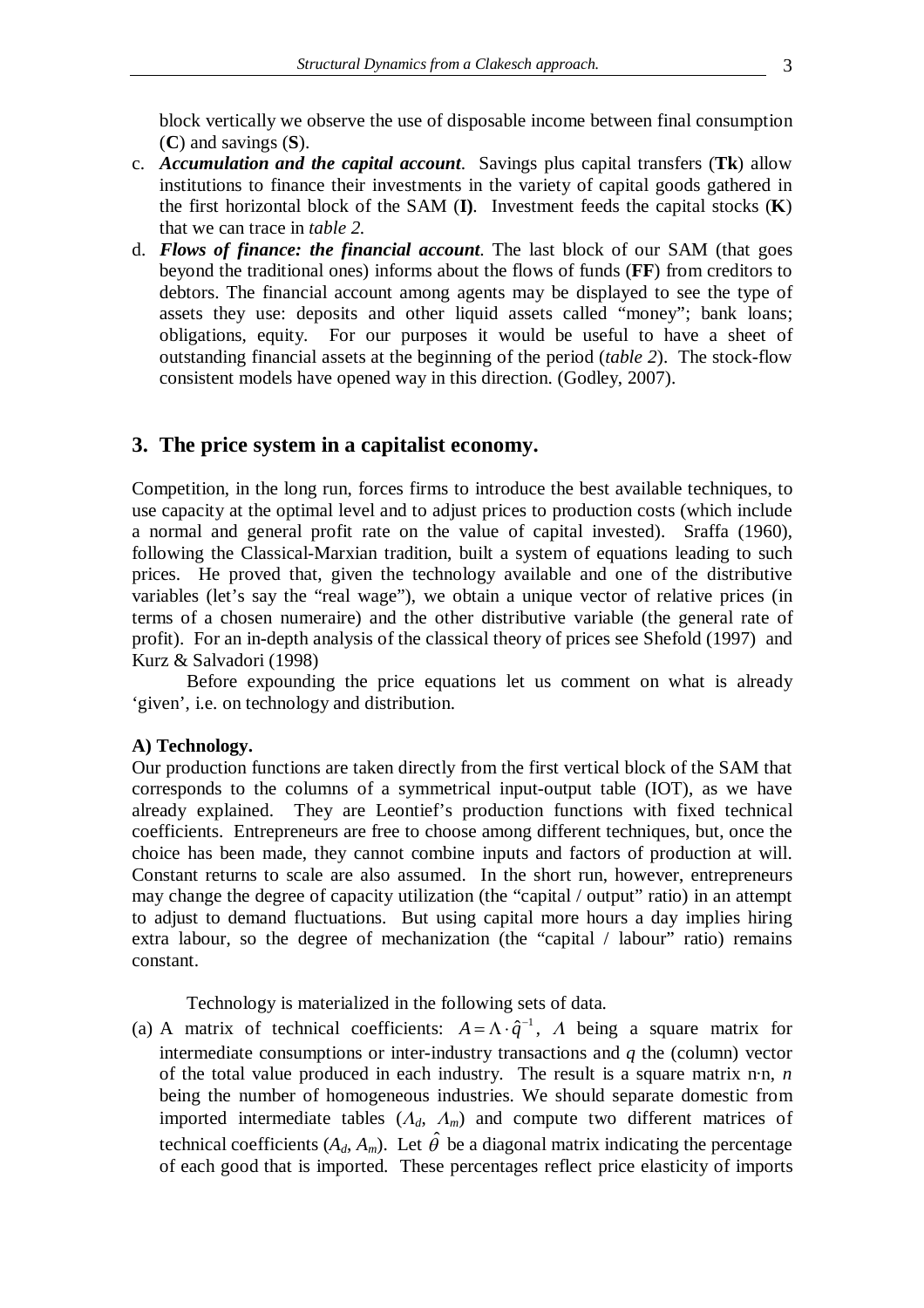and are bound to change with the nominal exchange rate (that we take as given) and the ratio "domestic price to international price". Our previous matrix *A* should be segmented into two:  $A_m = A \cdot \hat{\theta}$  and  $A_d = A \cdot \langle Id - \hat{\theta} \rangle$ .<sup>3</sup>

- (b) A rectangular matrix of labour coefficients:  $l = L \cdot \hat{q}^{-1}$ . *L* is part of the satellite accounts. It has as many columns as industries and as many rows as types of labour: non-qualified labour, qualified labour, managers … *l* will have the same dimensions. It is an inverse measure of labour productivity.
- (c) A rectangular matrix of capital coefficients:  $k = K \cdot \hat{q}^{-1}$ . *K* is the capital matrix with a column for each industry and a row for each capital good (buildings, equipment, industrial vehicles and so on). We could represent  $K$  as a square matrix, but only the rows corresponding to capital goods would have positive figures. *k* has the same dimensions and content as *K* but refers to a unit of production. The figures in *k* refer to the *normal* or *desired* "capital / output" coefficients.

#### **B) Distribution.**

 $\overline{\phantom{a}}$ 

Workers consider the real wage achieved in the past  $(w_r)$  as a social conquest. In yearly wage agreements, trade unions try to consolidate it, fixing the nominal wage (*w*) so that:  $w_{rt} = w_{t} + \tau$ , ( $\tau$  being the expected inflation for year t, which can be calculated approximately from the inflation rate targeted by the central bank). Historically, the real wage has risen *pari passu* with productivity, so we can expect trade unions to claim for increases in the nominal wage in proportion to productivity gains, although it make take several periods to achieve this. Tensions in the labour market (reflected by percentage deviations of the employment rate  $(\varepsilon)$  from its conventional level) will encourage trade unions to demand further increases in nominal wages. *<sup>4</sup>*

[3.1] 
$$
w_{t} = w_{t-1} + \tau + f(\hat{\pi}) + f'(\hat{\varepsilon})
$$

In the previous equation  $w_t$  refers to the nominal wage in year  $t$  for the basic labour category (let's say, 'non-qualified labour'). Other types of labour will earn a multiple of this.

In Classical political economy, profits appear as an "operating surplus" belonging to the owners of capital. The role of prices of production is to distribute such surplus among industries in such a way that the representative firm of each industry gets the same rate of profit on the capital invested  $(r)$ .<sup>5</sup> Note that at this point we depart from the major Sraffian tradition that takes the rate of profit (instead of the real wage) as

<sup>&</sup>lt;sup>3</sup> In this paper *Id* stands for the identity matrix. A diagonal matrix is represented either by a circumphlex ( $\binom{\wedge}{4}$  or angular brackets  $(\langle > \rangle)^4$ 

Alternatively, we could refer (after changing the sign) to deviations from the conventional unemployment rate. Note, however, that there is no 'natural' employment rate (or unemployment rate) determining a long period equilibrium. It is just a historical position that is bound to change with aggregate demand fluctuations.

<sup>&</sup>lt;sup>5</sup> We assume that only fixed capital is properly advanced. Intermediate consumption and wages are paid regularly out of sales proceeds. By 'representative' firms we mean the ones using the best available technology. Probably a handful of innovative firms are using more productive technologies protected by patents and the like. Other firms may be using old-fashioned technology until they replace capital or quit the industry. Note, that whenever we compute technological coefficients by calibration from an IOT, we obtain the average technology in the industry.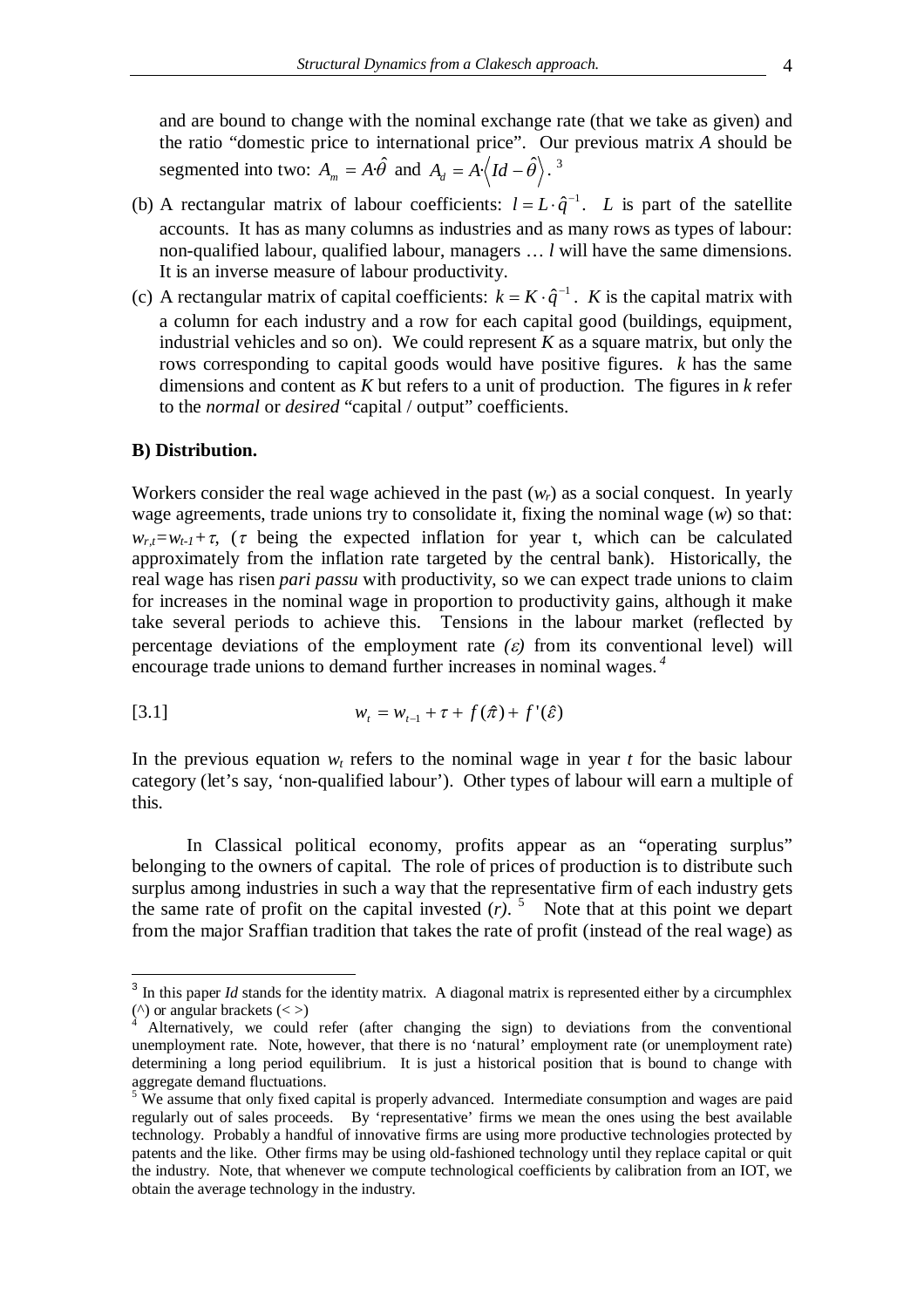a datum, identified with the interest rate (Pivetti, 1991). In our model both the interest rate and the exchange rate are taken as given (acknowledging the influence of Central Bank's monetary policy). But the interest rate does not regulate the rate of profit. A fall in interest rates will lead to a fall in property incomes, a fall in dividend payments (which are usually linked to the interest rate) and a rise in non-distributed profits (corporations' savings).

To obtain the disposable income of households and other institutions we still need to add or subtract current transfers and direct taxes. The "effective" tax rates on different incomes can be obtained by calibration of the data gathered in table *T* of our SAM.

#### **C) Prices of production and "administered" prices.**

Now we are ready to derive the Sraffian system of prices of production corresponding to a competitive capitalist economy. It results from a vertical reading of the matrices of technical coefficients and value added coefficients. The price of production of any commodity can be represented as a multiple of the unit costs of "non produced inputs", i.e. labour (*w·l*) and imported inputs  $(p_m.A_m)$ . <sup>6</sup> The price-multiplier appears as an inverse matrix that diffuses any shock throughout the industrial structure.

[3.2]  

$$
p = p \cdot A + w_r \cdot l + r \cdot (p \cdot k) = p \cdot A_d + p_m \cdot A_m + w_r \cdot l + r \cdot (p \cdot k) =
$$

$$
p = (w_r \cdot l + p_m \cdot A_m) [Id - A_d - r \cdot k]^{-1}
$$

The problem with the preceding account is that we have to rely on a fixed capital matrix  $(k)$  that generally does not exist or is not totally reliable. Empirical economists usually use price theories that refer profits back to circulating capital (intermediate consumption and wages). Our previous term  $r \cdot (p \cdot k)$  would be replaced by  $b \cdot p$ , where *b* stands for a diagonal matrix of sectoral *profit shares*. Once more, the result will be the same, provided the profit share is proportional to the sectoral intensity of capital. Industries with higher capital / output ratio are supposed to have a higher profit share.

[3.3]  

$$
P = P \cdot A_d + p_m \cdot A_m + w \cdot l + b \cdot P
$$

$$
P = (w \cdot l + p_m \cdot A_m) [Id - A_d - b]^{-1}
$$

 $\overline{a}$ 

By construction, the vector of prices we obtain will be the unit one: [1, 1, …1]. This is because we have obtained technical coefficients and value added shares dividing each column of the IOT by total output (in value terms). Despite such an odd result, there should be no problem in computing the impact on prices of a change in wages, tariffs, productivity and so on. We should be careful, however, with the way we represent the shock and the transmission mechanism. A 10% increase in wages (*w*) will bring about a 10% in all prices, if the rate of profit  $(r)$ , the profit margin  $(\beta)$  and the profit share (*b*) have been assumed to be constant. This describes an inflationary process where nominal wages are increasing but the real wage remains constant.

 $6$  Prices of imports  $(p_m)$  include tariffs and taxes related to foreign trade. Value added tax (VAT) could be included as an additional row. Such a representation would facilitate the analysis of the impact on market prices of a change in VAT. Since we have decided to use basic prices, VAT should be included in table *T*  and be computed as a fraction of final consumption.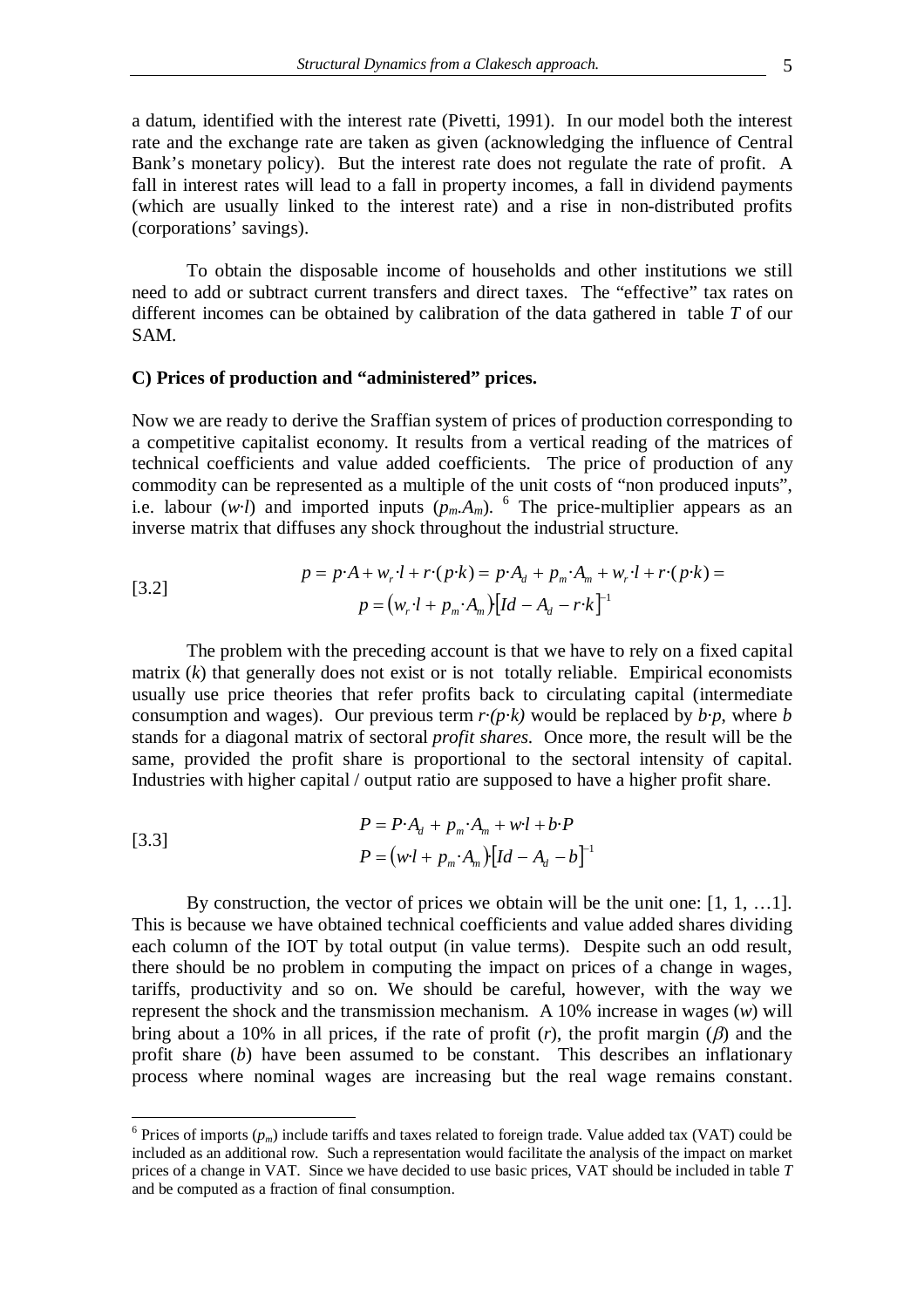Whenever we want to simulate a rise in the real wage  $(w_r)$  we ought to compute the movements in relative prices, fixing  $p_1=1$  and allowing r,  $\beta$  and b to fall. Technical progress would cause a positive effect on *r* unless real wages rise instantaneously absorbing productivity gains.

### **D) Market prices and demand fluctuations.**

So far we have just considered supply forces. Markets prices are supposed to reflect both supply and demand tensions. In principle, excess in demand will push prices up. This is a transient phenomenon since higher prices and profits in industry *j* will attract investment and production will rise cancelling out the excess of demand in the output of *j*. After the adjustment of quantities, relative prices will return to the long run equilibrium determined by production costs.

This is the theory behind all of this. In practice only a handful of primary products (oil and raw materials, in particular) are sensitive to demand shocks, as Post-Keynesians have repeatedly shown after Kalecki (1971) and Sylos-Labini (1957). Such prices are determined abroad and are taken as data in our model. In an advanced industrial economy, the bulk of industries is prepared to accommodate demand shocks by piling inventories and adjusting capacity utilization. In services there is no such possibility since the risk of losing customers by continuous changes in prices has convinced entrepreneurs to maintain prices in their long run equilibrium, determined by costs of production.<sup>7</sup> We can take it for granted  $-a$  key conclusion for our purpose– that in an advanced industrial economy relative prices are rarely influenced by the ordinary ups and downs of demand.

# **4. Induced demand.**

To make the expected increases in autonomous demand feasible, firms are supposed to demand:

(a) Intermediate goods or "circulating capital" (this is the *intermediate consumption* that is given by IOT);

(b) Labourers who will consume a significant proportion of their new incomes in a variety of consumption goods (*induced final consumption*, computed in section B, below).

(c) Capital goods to substitute or repair the machinery used up during the process of production (*fixed capital consumption*, computed in section A);

(d) Capital goods to enlarge capacity in order to attend efficiently the expected increases in demand (*expansionary investment,* computed by the acceleration mechanism in section C)

# **A) Induced consumption of fixed capital**

The FCC so computed is allocated among the three capital goods and among sectors according to the weight of each capital good  $(K_i)$  in the total stock of capital  $(K)$ . We also consider the speed of depreciation of each capital good, (an inverse measure of the

 $\overline{a}$  $7$  Neo-Keynesian literature explains this phenomenon under the heading of 'menu costs'.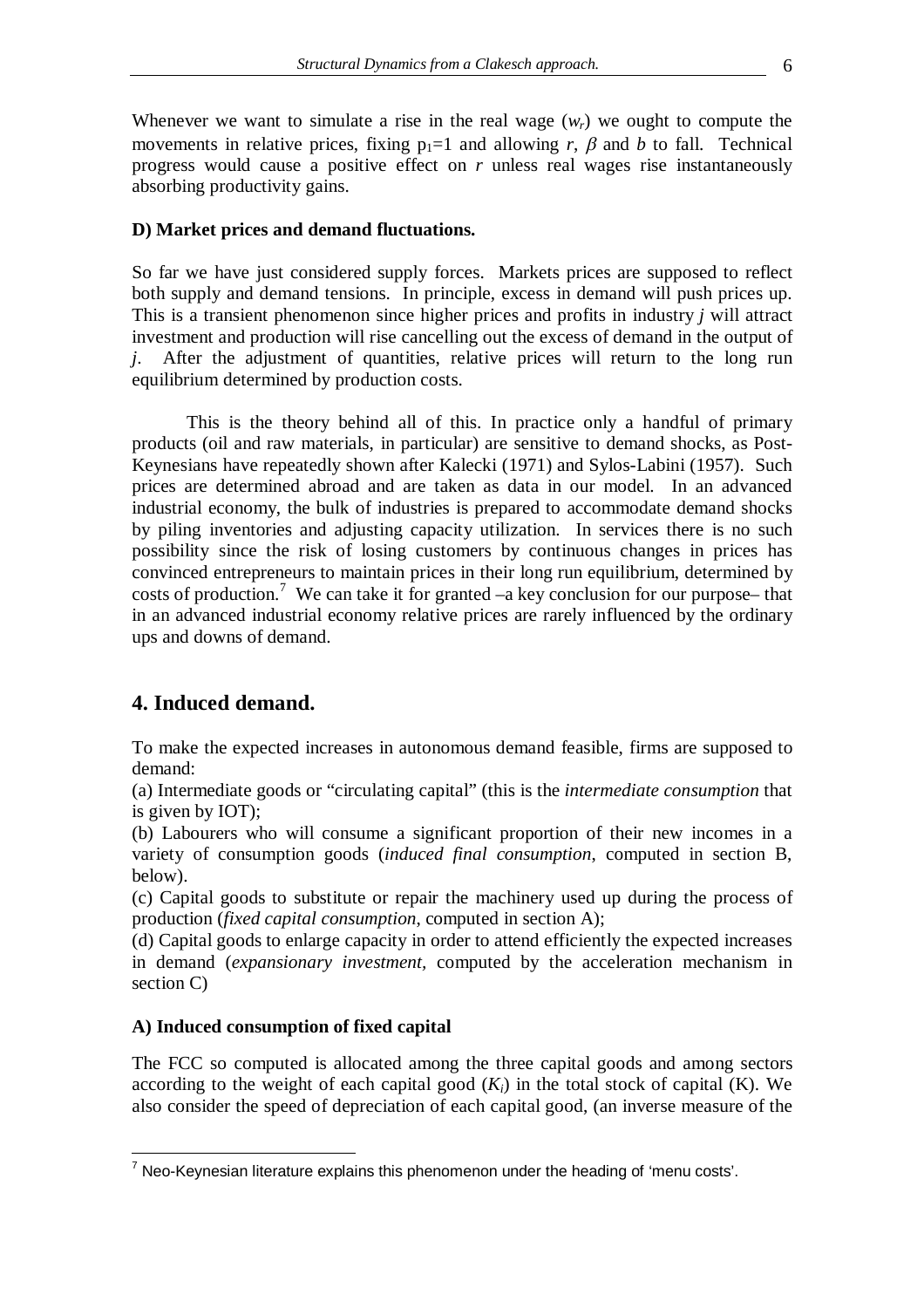number of years that each capital good is considered to endure,  $n_i$ <sup>8</sup>. From the following formula we compute the parameter  $a'$  which ensures that the whole value of FCC is allocated into our 12 sectors.

[4.1]  

$$
FCC(ag) = \left(\frac{K_1}{K} \cdot \frac{1}{n_1} + \frac{K_2}{K} \cdot \frac{1}{n_2} + \frac{K_3}{K} \cdot \frac{1}{n_3}\right) a'
$$

$$
a' = \frac{FCC(ag)}{(.)}
$$

Each cell of the FCC matrix is computed multiplying *a'* by the capital share corresponding to each sector and good.

[4.2] 
$$
FCC = \begin{bmatrix} \frac{K_{31}}{K_3} & \frac{1}{n_3} & \frac{K_{32}}{K_3} & \frac{1}{n_3} & a'(\ldots) & 0\\ \frac{K_{41}}{K_4} & \frac{1}{n_4} & \frac{K_{42}}{K_4} & \frac{1}{n_4} & a'(\ldots) & 0\\ \frac{K_{51}}{K_5} & \frac{1}{n_5} & \frac{K_{52}}{K_5} & \frac{1}{n_5} & a'(\ldots) & \frac{K_{5,12}}{K_5} & \frac{1}{n_5} & a' \end{bmatrix}
$$

*FCC* is a 12.12 matrix, although only the rows corresponding to industries producing capital goods (3, 4 and 5) are filled. All the cells of the households sector  $(12<sup>th</sup>$  column) are nil except the one corresponding to the construction industry (5<sup>th</sup> row). There we include the depreciation of houses owned by families.

 $\overline{\phantom{a}}$  $\overline{\phantom{a}}$  $\overline{\phantom{a}}$  $\overline{\phantom{a}}$  $\overline{\phantom{a}}$  $\overline{\phantom{a}}$  $\overline{\phantom{a}}$ 

 $\overline{\phantom{a}}$ 

 $\overline{\phantom{a}}$ 

Adding up *FCC* to the ordinary "transaction table" we obtain the extended matrix of "circulating capital" (*CC*). It includes intermediate consumption, fixed capital consumption and induced final consumption. A multiplier model is mostly interested in the circulating capital produced in the country  $(CC_d)$ . It is obtained by subtracting imports from total transactions. (The information is provided by the original TIO which distinguish among total, domestic and imported quantities).

# **B) Induced final consumption.**

In *The General Theory*, Keynes assumed that the bulk of private consumption depended on household disposable income. This hypothesis was verified at that time and has been ratified ever since. Kalecki contributed to the debate suggesting that the aggregate propensity to consume was a weighted average of the propensities of different income groups. Our SAM allows us to represent different social groups, each one characterized by a particular propensity to consume and a particular consumption basket. Following Dejuán, Cadarso & Córcoles (1994), we can derive induced consumption in two o three steps.

The first step consists in computing disposable income of households. We can derive it directly from the SAM. By calibration we could obtain tax rates, percentage of distributed profits that will allow the passages from value added by factors (*VA*) to

<sup>&</sup>lt;sup>8</sup> According to IVIE (2009) the amortization period reaches 14 years for vehicles (industry 3); 11,25 years for machinery and equipment (industry 4); 44,28 years for industrial constructions; and 60 years for dwellings owned by households.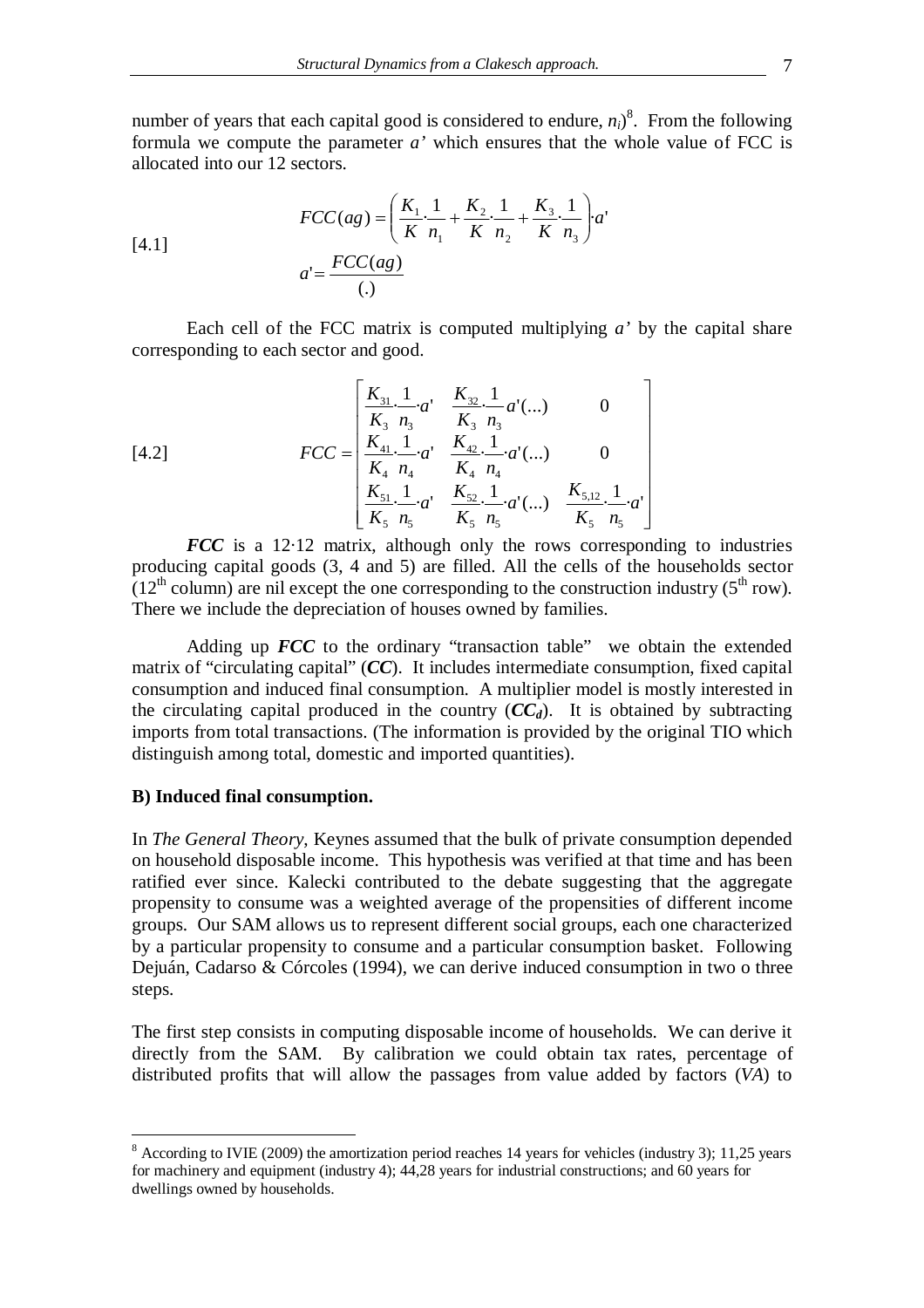disposable income of institutions (*Yd1*). At this moment we are only interested in the first set of columns of  $Y_d$  which informs of the disposable income of the households.

Pre-multiplying by  $\langle PC \rangle$  we obtain the incomes that are systematically consumed. In the diagonal of  $\langle PC \rangle$  we find the consumption propensities of the different income groups (*h*). [DC] indicates the distribution of consumption expenditure among goods.  $9$  By construction, any column of [DC] adds up to 1. To obtain *effective* consumption we have to subtract value added tax. To obtain *domestic*  induced consumption  $[C_{i,d}]$  we have to subtract the portion of consumption goods imported from abroad. From this figure we remove value added tax (<*Id-VAT>*)

$$
[C_i]_{nn} = [CD]_{nh} \langle CP \rangle_{hh} \cdot [Y_d]_{hn}
$$
  
[4.3]  

$$
[C_{i,d}]_{nn} = \langle Id - VAT \rangle_{nn} \cdot \langle Id - \hat{\theta} \rangle_{nn} \cdot [C_i]_{nn}
$$

Our model is ready to introduce the influence of prices in the distribution of consumption among different goods or the influence of interest rates on the consumption (and saving) propensities. We are not going to do so because, empirically, these new variables add very little to the consumption function. The Cambridge multisectoral model has shown that linear expenditure functions, similar to the ones we have used here, explain consumption better than any other. (Barker & Petterson, 1987, following Stone's (1981) suggestions). Changes in prices might affect the substitution in consumption between, let's say, two different types of meat, but not between food and clothing, which is the level we are considering in a SAM.

### **C) Expansionary investment (the "accelerator").**

According to the acceleration principle, *expansionary investment* depends on the expected growth of income. Its exact value may be computed multiplying the expected rate of growth of the economy for the capital installed. (*K*).

[5.1] 
$$
I_{(12\cdot 1),(t)} = K_{(12\cdot 12),(t)} \cdot g_{(1\cdot 12),(t)}^e
$$

 $\overline{a}$ 

 $I_{(t)}$  is the investment column vector at the end of period *t.*  $K_{(t)}$  informs about the stocks of each capital good in each sector at the beginning of period *t.*  $g^e$  stands for the expected rate of growth of each commodity. In the usual uncertainty that characterizes private decisions, the expected growth for the current year (*t*) is proxied by the actual rate of growth of the economy in the previous period  $(g_{(t-1)})$ . Errors will show up in excesses of capacity (positive or negative)  $(EK_{(t-1)})$ . Later on, they will be subtracted or added to the investment derived form the acceleration principle  $(K_{(12 \cdot 12)(t)}, g_{(12 \cdot 1)(t-1)})$  in order to approach the desired "capital/output" ratio in each sector.

<sup>&</sup>lt;sup>9</sup> Information about propensities to consume and expenditure patterns can be obtained from family budget statistics. The problem is that the consumption functions of such statistics do not coincide with the consumption goods contemplated in input – output tables. Something else is needed to link both sets of statistics. Econometrics will help to fill up certain gaps.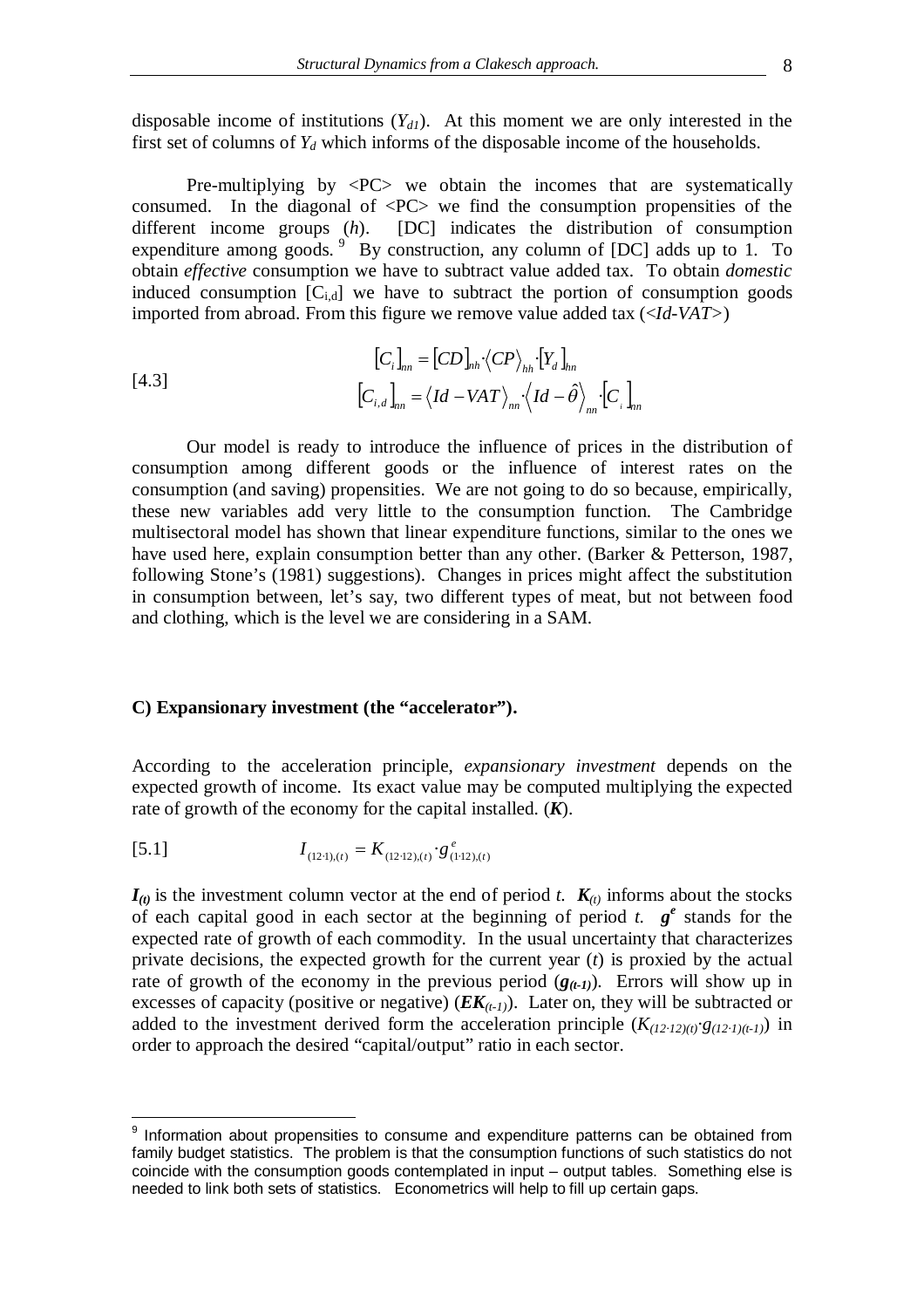$$
I_{(12\cdot1),(t)} = K_{(12\cdot12),(t)} \cdot g_{(12\cdot1),(t-1)} - EK_{(12\cdot1),(t-1)}
$$
  
\n
$$
K_{(12\cdot12),(t)} = K_{(12\cdot12),(t-1)} + I_{(12\cdot12),(t-1)}
$$
  
\n
$$
EK_{(12\cdot1),(t-1)} = KR_{(12\cdot12),(t-1)} \cdot i_{(12\cdot1)} - K_{(12\cdot12),(t-1)} \cdot i_{(12\cdot1)}
$$
  
\n
$$
KR_{(12\cdot12),(t-1)} = (k_{(12\cdot12)}, q_{(t-1)}) / g_{(t-1)}
$$

 $EK_{(t-1)}$  gathers the excesses of capacity. It results from subtracting installed capital in period  $(t-1)(K)$ , from required capital in the same period  $(KR)$ . (Both stocks appear in matrix form; *i* is a column vector of ones which adds up the value of the rows of capital matrices). Required capital  $(KR_{(t-1)})$  results from multiplying the desired capital/output ratios  $(k)$  times net output in  $(t-1)$ , times effective rates of growth of sectoral output in (t-1). Installed capital in any year *t* results from adding net investment at the end of period *t* to the stock of capital installed at the beginning of the same period (see the second equation of [5.2], where net investment is presented in matrix form).

The path of investment may be also altered by changes in the rate of profit. In prices and profits rates go up in a given industry, saving will accrue massively towards it. Presumably the excess of demand will disappear, prices will return to their normal position (cost of production) and the rate of profit will be in line with the general one.

# **5. The quantity system in motion.**

In *section 3* we saw that a vertical reading of the first block of the SAM may lead to the Sraffian system of prices of production. We can expect that competition in a capitalist economy will enforce such prices. In a similar vein, a horizontal reading of the SAM would provide a system of quantities. This was implicit in the Classical equations (Shefold, 1997; Kurz and Salvadori, 1998; Nell, 1998, 2004). And it was the core of the von Neumann (1945-46) general equilibrium model. Both approaches provide useful hints for understanding certain equilibrium conditions and certain technological limits. But they do not adequately describe the working of a capitalist economy that is supposed to be a *demand-constrained system*. According to the Keynesian *principle of effective demand,* the equilibrium level of output at any given moment does not depend on the productive capacities of the economy but on the expected demand at normal prices (Keynes, 1936; Kalecki, 1971; Kornai, 1979). It can be expressed as a multiple of the autonomous demand expected for the period under consideration.

Production will adjust to aggregate demand (autonomous plus induced). Output will rise until the new 'uncommitted incomes' ( $\Sigma$  = incomes not devoted systematically to induced consumption) match the value of autonomous demand (*Z*). *Table 3* clarifies this process and emphasizes that it is  $Z$  which determines  $\Sigma$ , in the same way Keynes proved that it is *I* which determined *S*.

#### *Table 3*

#### **A) The multiplier.**

The transformations entered in sections (4.a) and (4.b) allow us to compute the multiplier that links all types of induced demand. First we obtain the enlarged inter-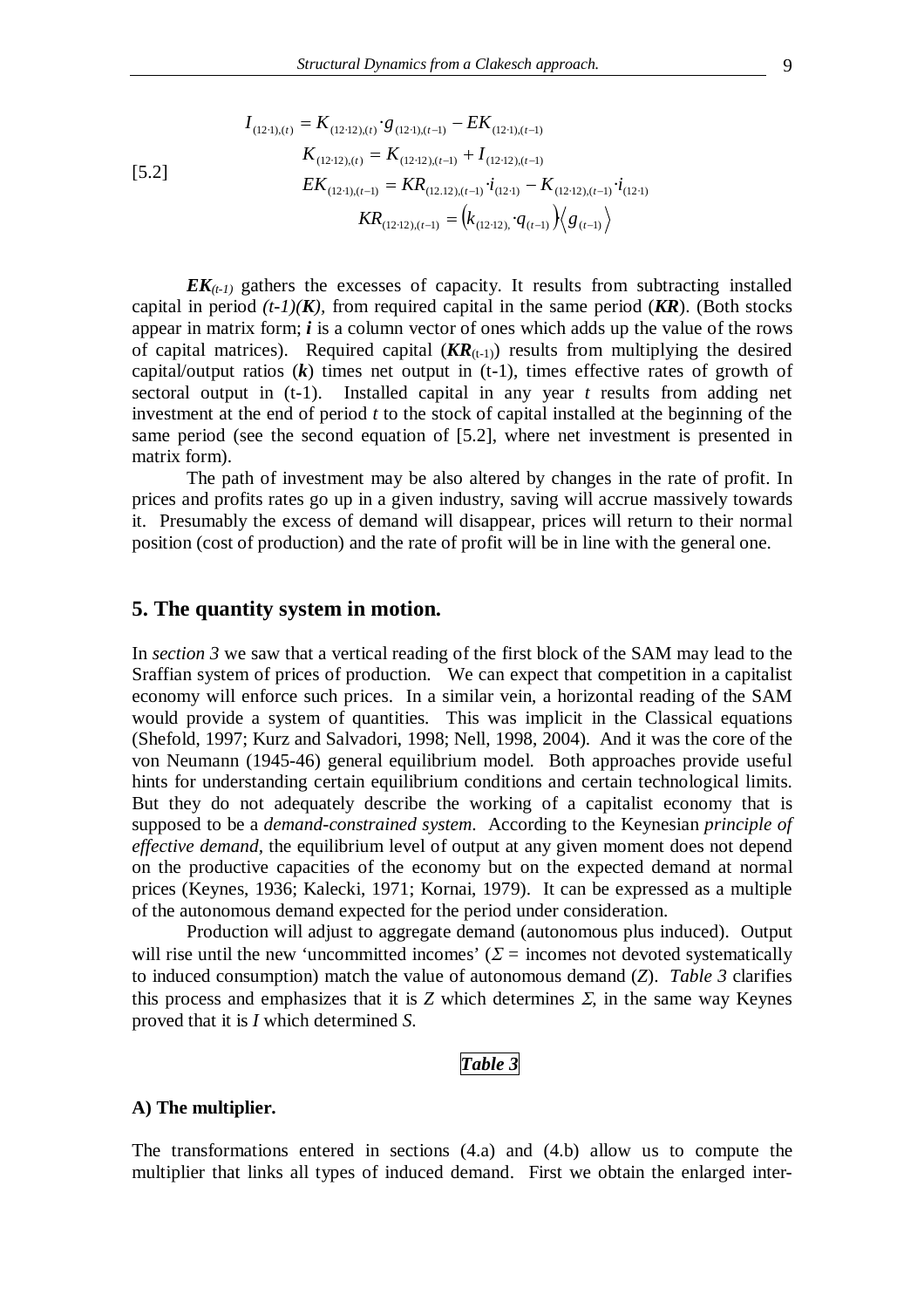industry transaction table  $(\Lambda^*)$ , adding up the tables of intermediate consumptions  $(\Lambda_d)$ and final induced consumption  $(C_{id})$ . Second, we divide the cells of each column by the total output of the industry to obtain the enlarged matrix of coefficients  $(A^*_{d})$ . Then we compute a Leontief's inverse matrix to obtain the multiplier of total output (MQ).

$$
\Lambda_d^* = \Lambda_d + C_{i,d}
$$

$$
A_d^* = \Lambda_d^* \cdot \hat{q}^{-1}
$$

$$
MQ = \left[I - A_d^*\right]^{-1}
$$

Economists are generally less interested in total output (it involves the problem of double counting of intermediate goods) than in final output, equal to income or value added. They are more interested in employment. *Table 4* explains how to obtain the corresponding super-multipliers of income (*MV*) and labour (*ML*).

[5.4] 
$$
MV = v \left[ I - A_{d}^* \right]^{-1}
$$

[5.5] 
$$
ML = l \cdot [I - A_d^*]^{-1}
$$

Each column of any of the super-multiplier matrix informs us about the direct and indirect effects of a unitary expansion of industry *j* over the output, income or employment of all the industries providing resources to *j*. Provision may be direct or indirect, and the "resources" are defined in the broadest sense so as to include intermediate goods, final consumption goods demanded by new incomes, and fixed capital goods to expand capacity at the required rate.

# **B) The multiplicand**

The AGE model so far sketched allows us to compute the level of output and employment at a given moment and their increases after a supply or demand "stimulus". Output at year *t* can be presented as a multiple of the expected autonomous demand in that year  $(Z_t)$ . An increase in any of the components of the (column) vector of autonomous demand will bring about an increase in output, compounded by the structural multiplier.

$$
\Delta q_t = [MQ]\Delta Z_t
$$

Similar expressions can be found for income and labour, applying the corresponding multipliers (*MV* and *ML*).

$$
\Delta y_t = [MV] \Delta Z_t
$$

$$
\Delta L_t = [ML] \Delta Z_t
$$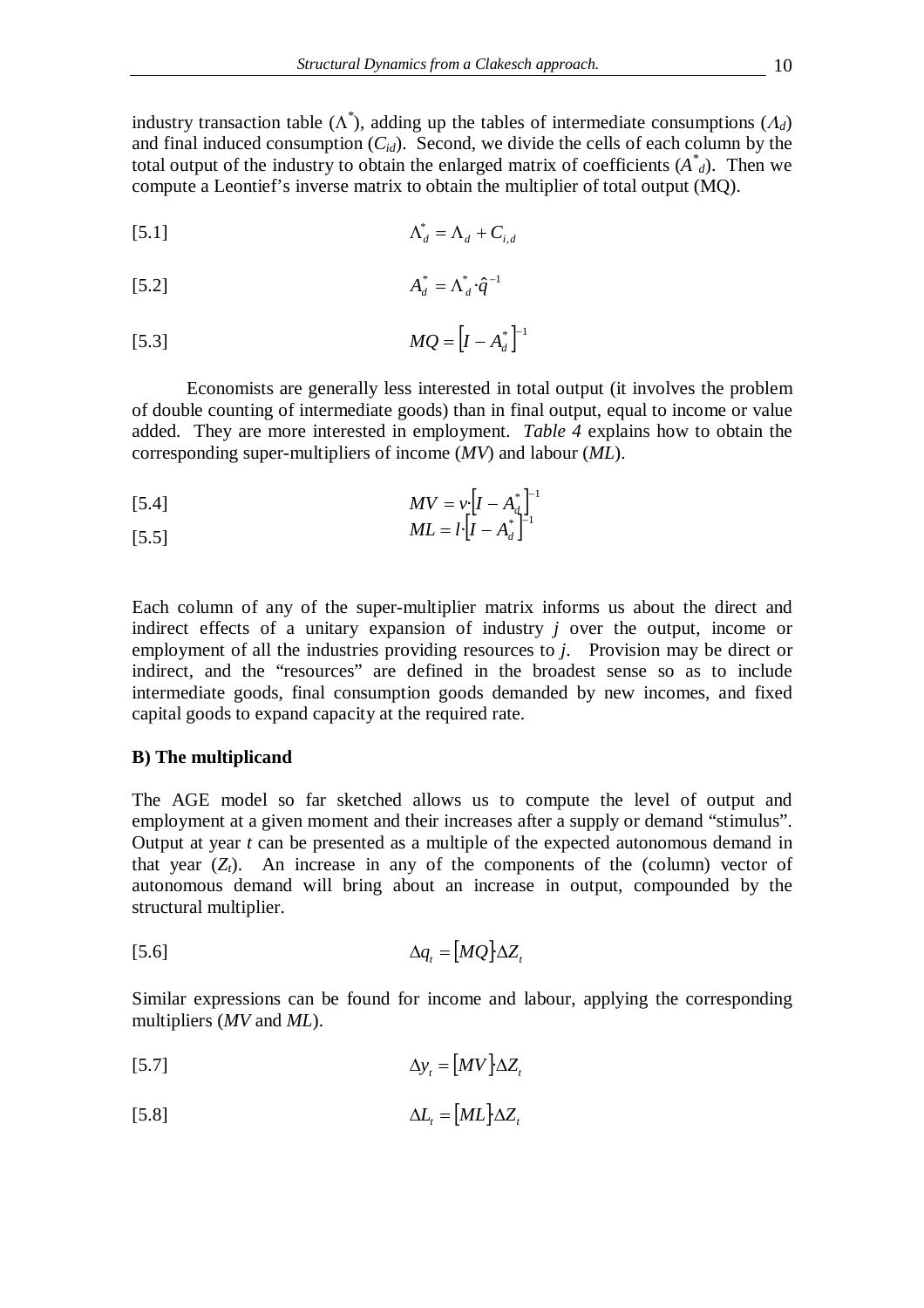In the analysis of a dynamic economy, the rates of growth of autonomous demand (vector *gz*) are the key element, since induced demand adapts passively to the former. What does this vector contains? As a general rule, autonomous demand should include expenditure not funded by national income and expenditure that is not systematically related to national income.

- a. *Productive investment of the expansionary type*. The peculiarity of this element is that it can be computed *ad hoc* via the *accelerator* mechanism. We could add it to induced final consumption in order to derive a "supermultiplier"<sup>10</sup>. Its dependence on a variable so volatile as the "expected rate of growth of demand" suggests, however, that we'd better include it in the "multiplicand".
- b. *Modernization investment* by innovative entrepreneurs. It is the main vehicle of technical change. Our "sequential" AGE model allows to change year by year technical coefficients.
- c. *Residential investment* by households. It has been the basic engine of growth in the last boom (1996-2007).
- d. *Public expenditures* in goods and services. It is a major level for stabilizing the economy.
- e. *Exports.* It is the key element of small open economies.

# **6. Conclusions**

 $\overline{a}$ 

For a given economy in a given moment we can compute the potential rate of growth. The actual rate of growth will depend on the expected rate of growth of autonomous demand whose main ingredients are: modernization investment, residential investment and exports. They are the actual engines of growth or the "gas pedals". The rate of growth and the type of growth will depend on the pedal than entrepreneurs are pushing in each moment. Each pedal has different "drawing effects". They depend on the induced investment (captured by the acceleration mechanism) and the induced consumption (captured by the income and employment multipliers).

Only input-output models give such a broad and deep vision of the growth process in a capitalist economy. Social accounting matrices inserted in a stock-flow consistent model, are able to capture the feed back between the maladjustments of of physical capital and the burden of financial assets. If we add a proper theory of prices we can analyze the impact of costs on prices and the profit rate, that may influence consumption and investment.

 $10$  The theoretical basis of the super-multiplier model are explained in Hicks (1950), Serrano (1995), Trezini ( 1995) and De-Juan (2004).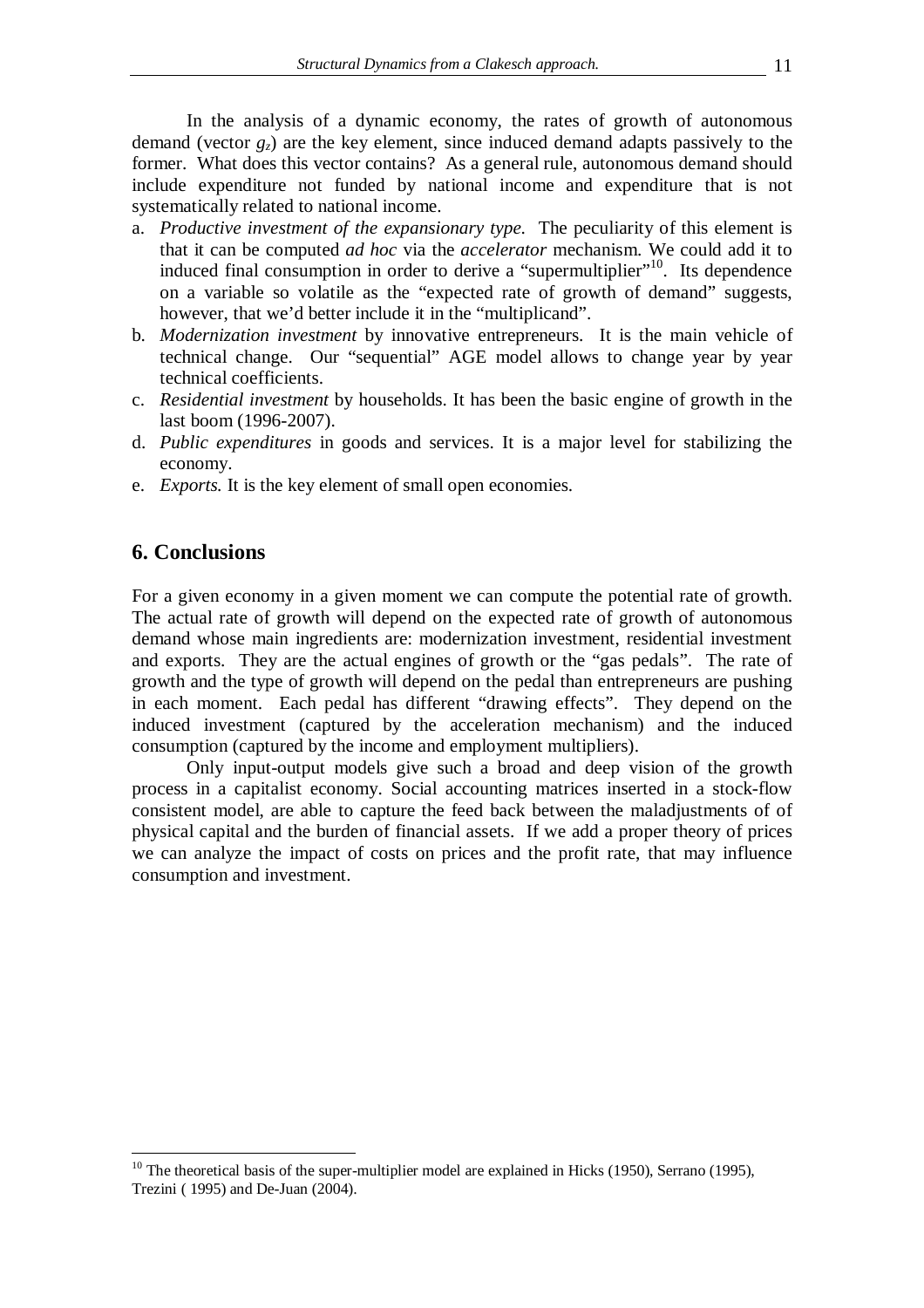# **References**

- Barker, T. & Peterson, W. (1987): *Cambridge Multisectoral Dynamic Model of the British Economy*, Cambridge, Cambridge University Press.
- Dejuán, O.; Cadarso, M.A. & Córcoles, C. (1994): "Multiplicadores input-output kaleckianos: una estimación a partir de la tabla input-output española de 1990", *Economía Industrial*, n. 298, p. 129-144.
- Dejuán, O. (2004): "Paths of accumulation and growth. Towards a Keynesian longperiod theory of output", *Review of Political Economy, v. 17, n. 2, pp. 231-252*.
- Dejuán, O. (2006): "A Dynamic AGE model from a Classical Keynesian Schumpeterian approach", Salvadori (ed): *Economic Growth and Distribution. On the Nature and Causes of the Wealth of Nations*, Edward Elgar, Cheltenham, UK.
- Dejuán, O. & González, A. (2009): "A Multiplier-Accelerator Input-Output Model", in Cadarso, Córcoles & Dejuán: *Cambio estructural y desarrollo sostenible*, DAEF-UCLM, Albacete
- Dietzenbacher, E. & Lahr, M. (eds) (2004): *Wassily Leontief and Input-Output Economics*, Cambridge, Cambridge University Press.
- Godley, W. & Lavoie, M. (2007): *Monetary Economics. An integrated approach to credit, money, income, production and wealth*, Palgrave Macmillan, Houndmills, UK
- Hicks, J.R. (1950) *A Contribution to the Trade Cycle*, (Oxford, Clarendon Press).
- Kalecki, M. (1971): *Selected essays on the dynamics of the capitalist economy*, Cambridge, Cambridge University Press. (papers written between 1933-1970).
- Keynes, J.M. (1936): *The general theory of employment, interest and money*, London Macmillan.
- Kornai, J. (1979): "Resource-constrained versus demand-constrained systems", *Econometrica*, v. 47, n. 4, p. 801-819.
- Kurz, H.D.(1985): "Effective demand in a "classical" model of value and distribution: the multiplier in a Sraffian framework", *Manchester School of Economic and Social Studies,* v. LIII (2), June, p. 121-37.
- Kurz, H. & Salvadori, N. (1998): *Understanding ''Classical' Economics: Studies in long-period Theory*, London, Routledge.
- Lager, C. (1997): "Treatment of fixed capital in the Sraffian framework and in the theory of dynamic input-output models", *Economic Systems Research*, v. 9, n. 4, p. 357-373.
- Leontief, W. (1970): "The dynamic inverse", in Carter & Bródy (eds.): *Contributions to input-output analysis,* Amsterdam, North Holland, c. 1, pp. 17-46.
- Miyazawa, K. & Masegi, S. (1963): "Interindustry analysis and the structure of income distribution", *Metroeconomica,* v. 15, n. 2-3, p. 161-95.
- Nell, E. J. (1998): *The General Theory of Transformational Growth*, (Cambridge, Cambridge University Press).
- Nell, E.J. (2004): "Monetising the Classical Equations: a theory of circulation", *Cambridge Journal of Economics*, n. 28, pp. 173-203.
- Pivetti, M. (1991): *An essay on money and distribution*, London, Macmillan.
- Schumpeter, J. (1912): *Theorie der Wirtschaftlichen Entwicklung*, Munich, Verlag Dunker & Humbolt.
- Serrano, F. (1995) Long period effective demand and the Sraffian supermultiplier, *Contributions to Political Economy*, 14, pp. 67-90.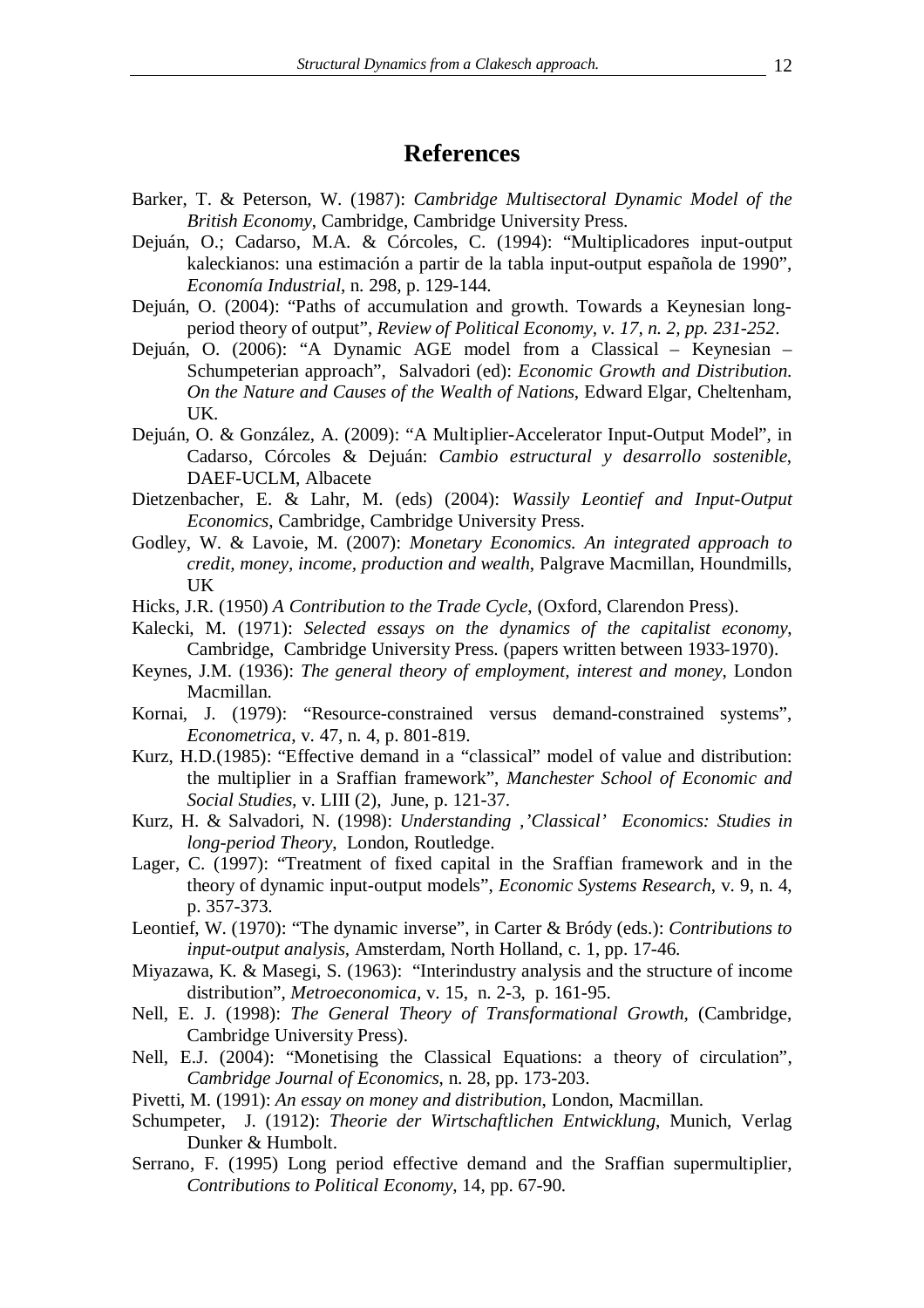- Shefold, B. (1997): *Normal prices, technical change and accumulation*, London: Macmillan.
- Smith, A. (1776/1976): *An inquiry into the nature and causes of the wealth of nations*, Oxford University Press.
- Sraffa, P. (1960): *Production of commodities by means of commodities. Prelude to a critique of economic theory*, Cambridge, Cambridge University Press.
- Stone, R. (1981): *Aspects of Economics and Social Modelling*, Geneve, Libraire Droz.
- Sylos-Labini, P. (1957): *Oligopolio e progresso tecnico*, Milano, Dott A. Giuffrè.
- Trezzini, A. (1995): Capacity utilisation in the long run and the autonomous components of aggregate demand, *Contributions to Political Economy*, 14, pp. 33-66.
- United Nations Statistics Division (1993): *National Accounts*, New York. (Available in the web of the organization: http:// unstats.un.org/ unsd/ sna 1993).
- Von Neumann, J. (1945-6): "A model of general equilibrium", *The Review of Economic Studies*, v. XIII, p. 1-9. (Original German paper of 1938).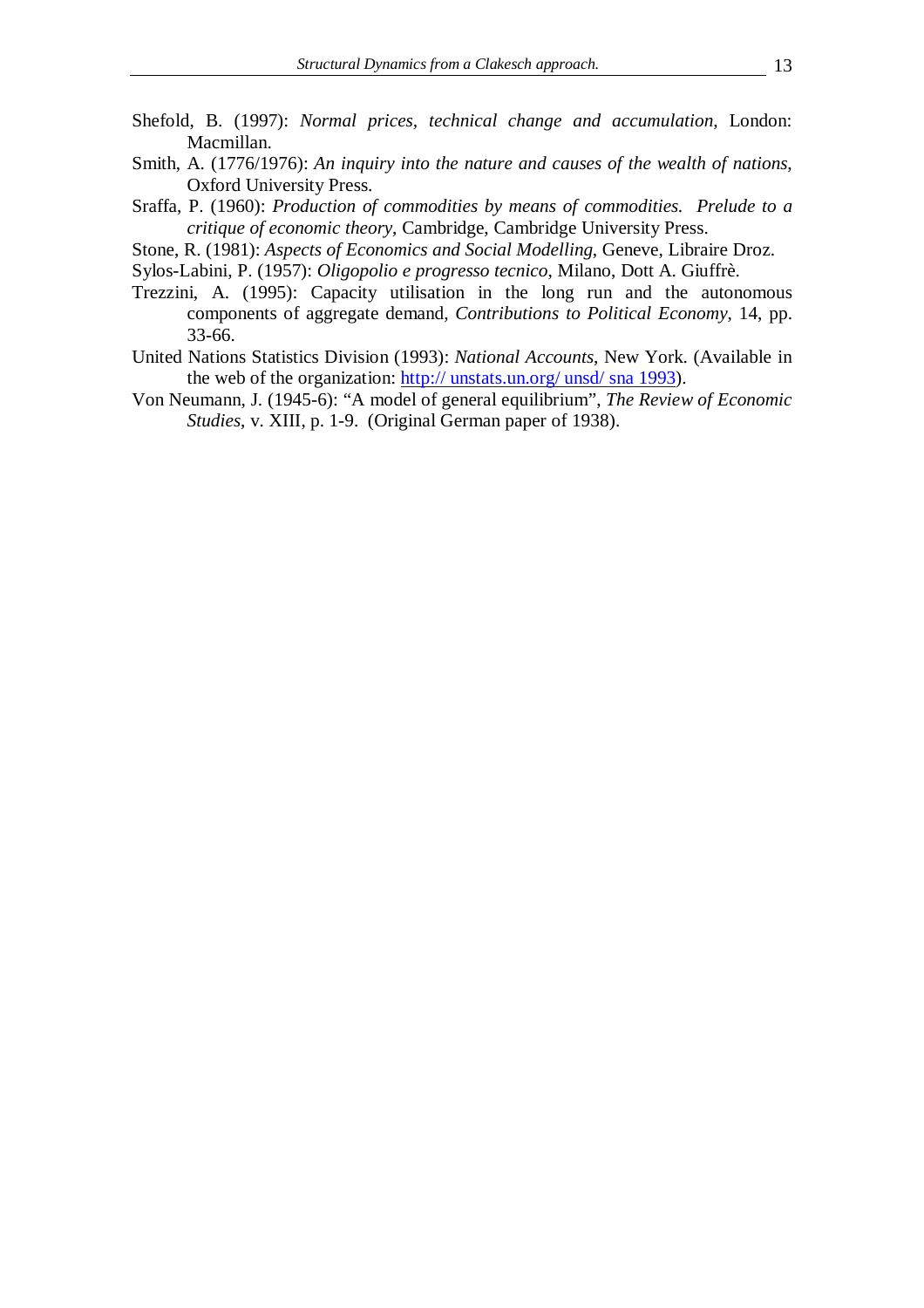| Tabla 1: SAM                                  |                       |                                                         |                                                                        |                                                 |                                                         |                                          |                                |  |  |
|-----------------------------------------------|-----------------------|---------------------------------------------------------|------------------------------------------------------------------------|-------------------------------------------------|---------------------------------------------------------|------------------------------------------|--------------------------------|--|--|
|                                               |                       | 1'<br><b>PRODUCTION</b><br><b>Purchase of</b><br>inputs | 2'<br><b>INCOME</b><br><b>Secondary</b><br>distribution                | 3'<br><b>CONSUMPTION</b><br>Use of income       | 4'<br><b>ACCUMULATION</b><br><b>Investment &amp; X'</b> | 5'<br><b>FINANCE</b><br>Lending          | total                          |  |  |
|                                               |                       | 1, 2,  n                                                | $L(W)$ , $K(B)$                                                        | H; G; E; F; W                                   | H; G; E; F; W                                           | H; G; E; F; W                            |                                |  |  |
| <b>1. PRODUCTION</b><br><b>Sale of output</b> | $2, \ldots$<br>n.     | Intermediate<br>Consumption<br>$\Lambda$                |                                                                        | <b>Final Consumption</b><br>C                   | <b>Final Investment</b>                                 |                                          | tot.<br>outp<br>T <sub>1</sub> |  |  |
| 2. INCOME<br><b>Primary</b><br>Distribution.  | L(W)<br>K(B)          | <b>Value Added</b><br><b>VA</b>                         |                                                                        |                                                 |                                                         |                                          | T <sub>2</sub>                 |  |  |
| 3. CONSUMPTION<br><b>Disposable income</b>    | H<br>G<br>E<br>W      |                                                         | Income institutions<br>(interests, profits h)<br>Disposable income, Yd | <b>Current transfers</b><br>(includes d. taxes) |                                                         |                                          | T <sub>3</sub>                 |  |  |
| <b>4. ACCUMULATION</b><br><b>Savings</b>      | Η<br>G<br>E<br>F<br>W |                                                         |                                                                        | <b>Savings</b><br>$\mathbf{s}$                  | <b>Capital Transfers</b><br><b>Tk</b>                   |                                          | T <sub>4</sub>                 |  |  |
| <b>5. FINANCE</b><br><b>Borrowing</b>         | Η<br>G<br>E<br>F<br>W |                                                         |                                                                        |                                                 | <b>Net lending</b>                                      | Flows of<br><b>Financial Funds</b><br>FF | T <sub>5</sub>                 |  |  |
| <b>Total</b>                                  |                       | Total inputs, T1                                        | T <sub>2</sub>                                                         | T <sub>3</sub>                                  | T <sub>4</sub>                                          | T <sub>5</sub>                           |                                |  |  |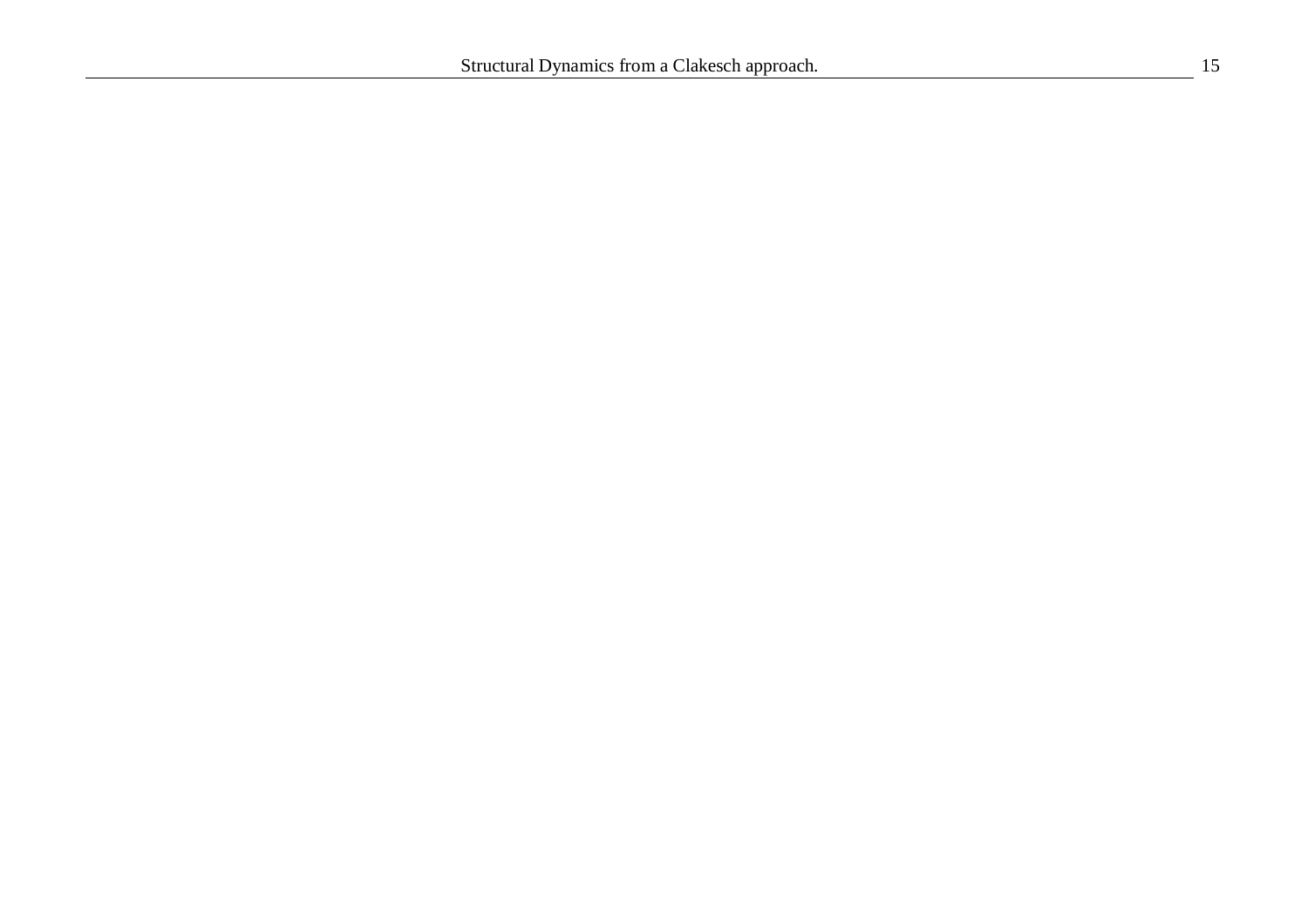|                | Table 2. Satellite accounts of flows and stocks. (And significant economic ratios) |                   |                     |                  |  |
|----------------|------------------------------------------------------------------------------------|-------------------|---------------------|------------------|--|
|                |                                                                                    | <b>Industries</b> | <b>Institutions</b> | <b>Aggregate</b> |  |
|                |                                                                                    | $1$ () n          | H; G; E             |                  |  |
| $\mathbf{1}$   | <b>Employment</b> (L)                                                              |                   |                     |                  |  |
|                | non qualified labour                                                               | $\mathbf X$       |                     |                  |  |
|                | qualified labour                                                                   | $\mathbf{x}$      |                     |                  |  |
|                | Rate of employment and/or unemployment                                             |                   |                     | X                |  |
|                | Impact on nominal wages and on the price index                                     |                   |                     |                  |  |
| $\overline{2}$ | Stock of fixed capital (installed capacity)                                        |                   |                     |                  |  |
|                | $(K_t=K_{t-1}+I_t)$                                                                |                   |                     |                  |  |
|                | construction                                                                       | X                 | X                   |                  |  |
|                | equipment<br>$\overline{\phantom{a}}$                                              | X                 |                     |                  |  |
|                | industrial vehicles.                                                               | X                 |                     |                  |  |
|                | <b>Excess of capacity</b> ( $Ek_t = K_t - K_{r,t} =$ capacity                      | X                 | X                   |                  |  |
|                | installed – capacity required)                                                     |                   |                     |                  |  |
|                | <b>Degree of utilization</b> ( $u_t = K_{r,t}/K_t$ )                               |                   |                     |                  |  |
|                | Expansionary investment tries to correct the                                       |                   |                     |                  |  |
|                | disequilibria in Ek or u                                                           |                   |                     |                  |  |
|                | Rate of profit                                                                     | X                 |                     | X                |  |
|                | Spread from the average. It may accelerate                                         |                   |                     |                  |  |
|                | investment                                                                         |                   |                     |                  |  |
| 3              | <b>Stock of financial assets (FA)</b>                                              |                   |                     |                  |  |
|                | Stock which is fed with the flows of net lending                                   |                   |                     |                  |  |
|                | (see FF in SAM)                                                                    |                   |                     |                  |  |
|                | Money (deposits and other liquid assets)                                           |                   | X                   |                  |  |
|                | Debt with bancs                                                                    |                   | X                   |                  |  |
|                | Debt (non banc)                                                                    |                   | X                   |                  |  |
|                | Equity                                                                             |                   | X                   |                  |  |
|                |                                                                                    |                   |                     |                  |  |
| $\overline{4}$ | <b>Stock of natural Resources</b>                                                  | $\mathbf{X}$      |                     |                  |  |
|                | Quantity and quality of given resources.                                           |                   |                     |                  |  |
|                | <b>Flow of emissions</b>                                                           | $\mathbf X$       |                     | $\mathbf X$      |  |